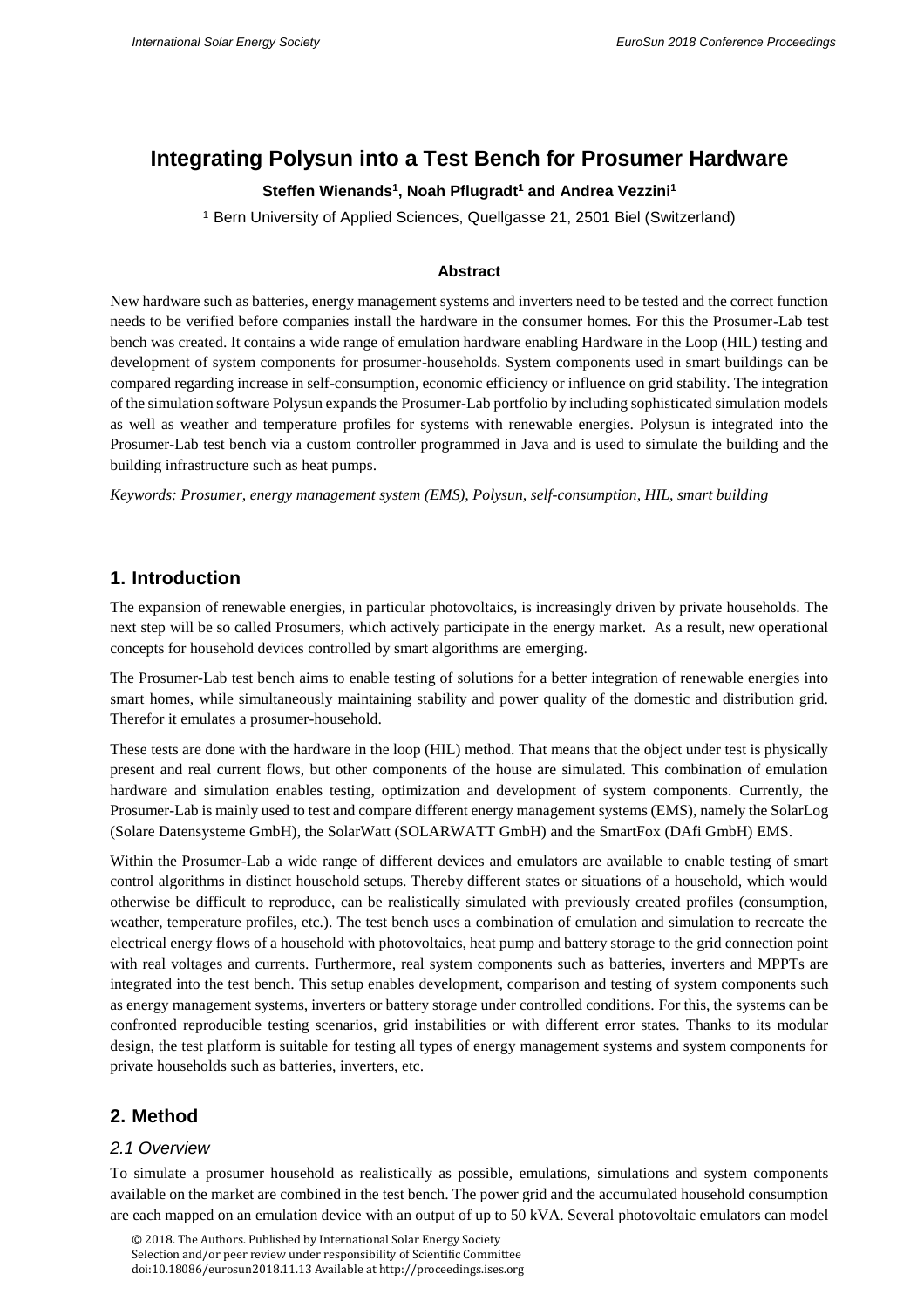different roof orientations of the system with up to eight times 5 kWp.

For the operation of this physical emulation of the system, realistic profiles are required, which are generated partly by long-term measured values, partly by simulations. In addition, simulations are used within the test bench to depict components or profiles that are difficult to integrate. Validity and accuracy of HIL-simulations for private households depends upon the integration of highly realistic simulations of thermal and electrical profiles.

For that, Polysun (Vela Solaris AG) is used in the Prosumer-Lab as simulation software. It offers a wide range of sophisticated simulation models for systems regarding renewable energies that are commercially available – such as heat pump systems, photovoltaics or solar thermal systems.

The integration of Polysun extends the test bench with a complex building simulation, which considers thermal mass, insulation and heat losses of the building. In addition, heat pumps or battery storage systems can be simulated via Polysun. Calculation models for hot water storage tanks and hot water load profiles are also integrated.

The top-level control of the Prosumer-Lab is called the scenario manager, which is programmed in Java. Fig. 1 presents the integration of different applications required within the test bench by the scenario manager. Through a web interface it provides access to the Prosumer-Lab test bench for different research groups. This way different test scenarios can be implemented or started on the test bench. The scenario manger provides basically a hub for different smaller applications that each deal with individual tasks. They communicate with a REST-Interface. For example, the communication with Polysun, the integration of CSV-profiles or the communication with the energy readers are all realized as individual applications. The hardware-connector programmed in java and python connects to the test bench via the dSPACE MicroLabBox. The scenario manager also deals with logging all measurement values to a database. It was decided to use SQLite as format for all logging, since it is very performant and enables the logging of all kinds of data into a single file. In this way all the results including the test configuration from a test can be stored in a single file, which makes it very easy to archive the results.



**Fig. 1: The scenario manager as the top-level control integrates various applications into the Prosumer-Lab test bench.**

### *2.2 Control of the simulated heat pump through the EMS*

The connection from the scenario manager to Polysun is done with a custom controller in Polysun, which connects to the scenario manager with the mentioned REST interface. It replaces the built-in heat pump controller in Polysun with a custom controller. Polysun starts the simulation at the beginning of the year and then runs in accelerated mode, where days are simulated in seconds, until the day that should be tested in the ProsumerLab. Then the custom controller switches Polysun to real time mode where one simulated second is one real second. The custom controller starts talking to the scenario manager and acquires for example the current state of the EMS signal from the scenario manager every second and then controls the target temperature for the two DHW storages and subsequently the switching of the simulated heat pump based on that target value. The simulated heat pump then generates a simulated power consumption, which is fed into the load emulator and leads to real current flowing.

The plugin which integrates Polysun into the Prosumer-Lab can have as many input and output channels as needed.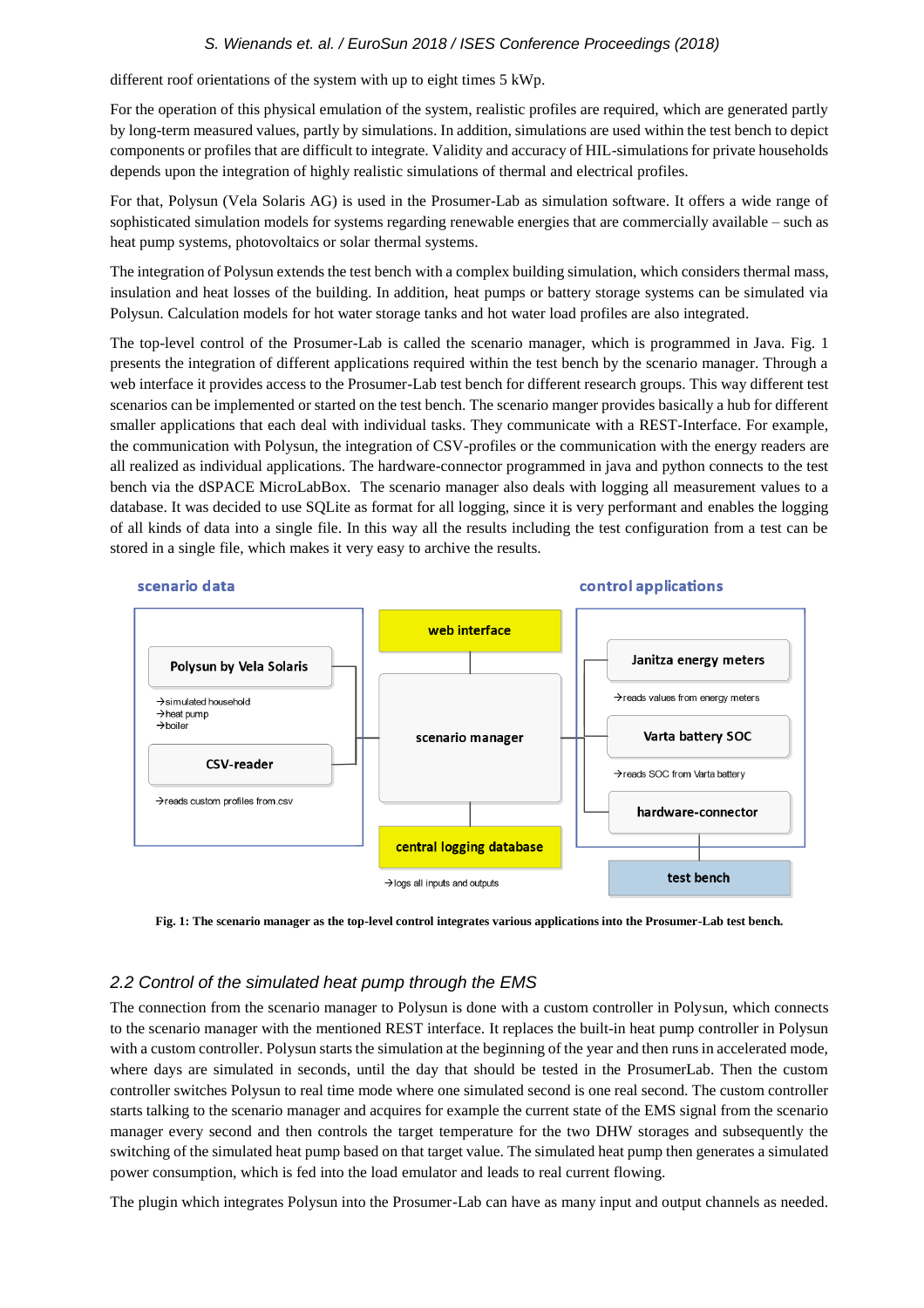It can be easily extended to different controller strategies. New input channels can be defined in the configuration file so that any needed value can be extracted from Polysun and be sent to the scenario manager.



**Fig. 2: Integration of Polysun to the Prosumer-Lab HIL test bench. The device under test is an energy management system which communicates with other test bench devices and the scenario manager.**

As shown in Fig. 2 the scenario manager connects to the internal control unit of the test bench – a dSPACE MicroLabBox – and supplies it with target values to be set for the different devices.

The MicroLabBox is a programmable real-time system with various interfaces, such as analogue and digital I/O, RS232/RS485 and Ethernet. It is therefore very well suited as a central control unit for the test bench hardware. Control algorithms are programmed on the MicroLabBox in Matlab Simulink. It has an ASAM XIL API model access port (MAPort) through which the scenario manager can access the MicroLabBox application using a Python script. This allows the system to be started and stopped remotely. During operation, the scenario manager transfers setpoints for the various devices of the test bench via the access port and reads out actual values. The Prosumer-Lab operates with an update frequency of 1 Hz. The control and regulation of the test bench devices via the MicroLabBox, however, operates at a much higher resolution of up to 10 kHz to generate for example the wave forms of the grid emulator in real-time. This makes it possible to emulate all kinds of grid conditions and evaluate how the devices deal with them.

The device under test (DUT), in this case an EMS, receives all the required inputs – either directly from the test bench devices or through a simulation – and feeds back its operating commands for the devices available in the prosumer-household.

To integrate one of the EMS into the test bench a separate heat pump consumption measurement was required. This could be solved by programming an S0-signal on the MLB and emulating it via optocouplers.

#### *2.3 Representative testing scenarios*

The profiles, calculation and target values required for a test are predefined in scenarios. A scenario defines all load and production profiles and lasts, for example, 24 hours for a typical test day. This information comes directly from applications, simulations, measurements and calculations to obtain realistic test conditions. The development and comparison of systems are based on identical profiles or conditions over an entire test series.

Four main scenarios were developed for testing and comparing EMS, each of which corresponds to a representative day of one of the four seasons. Each of these scenarios is tested with a different hardware setup of the test bench, testing either control of single or a combination of multiple devices by the EMS.

| Table 1: General description for the scenarios used for comparing control of the simulated Polysun heat pump with and without |
|-------------------------------------------------------------------------------------------------------------------------------|
| EMS.                                                                                                                          |

|                      | <b>Parameters</b>                                                 |
|----------------------|-------------------------------------------------------------------|
| <b>PV</b> installed  | PV-emulators, 5.4 kWp, orientation: south, 45° elevation          |
| <b>PV</b> inverter   | <b>SMA Sunny Tripower 7000</b>                                    |
| <b>Heat pump</b>     | Polysun: air-fluid HP (10 kW, COP at A2/W35: 3.1)                 |
| <b>Boiler</b>        | Polysun: 3.5 kW                                                   |
| <b>Thermal loads</b> | Polysun: indoor temperature development with given min/max-values |
|                      | Polysun: 200 liters/day warm water at 50°C                        |
| Household            | Bern; single-family house; family, 4 persons                      |
| Irradiance data      | MeteoSwiss, Koppingen, Switzerland, 2015                          |
| Outside temp. data   | MeteoSwiss, Koppingen, Switzerland, 2015                          |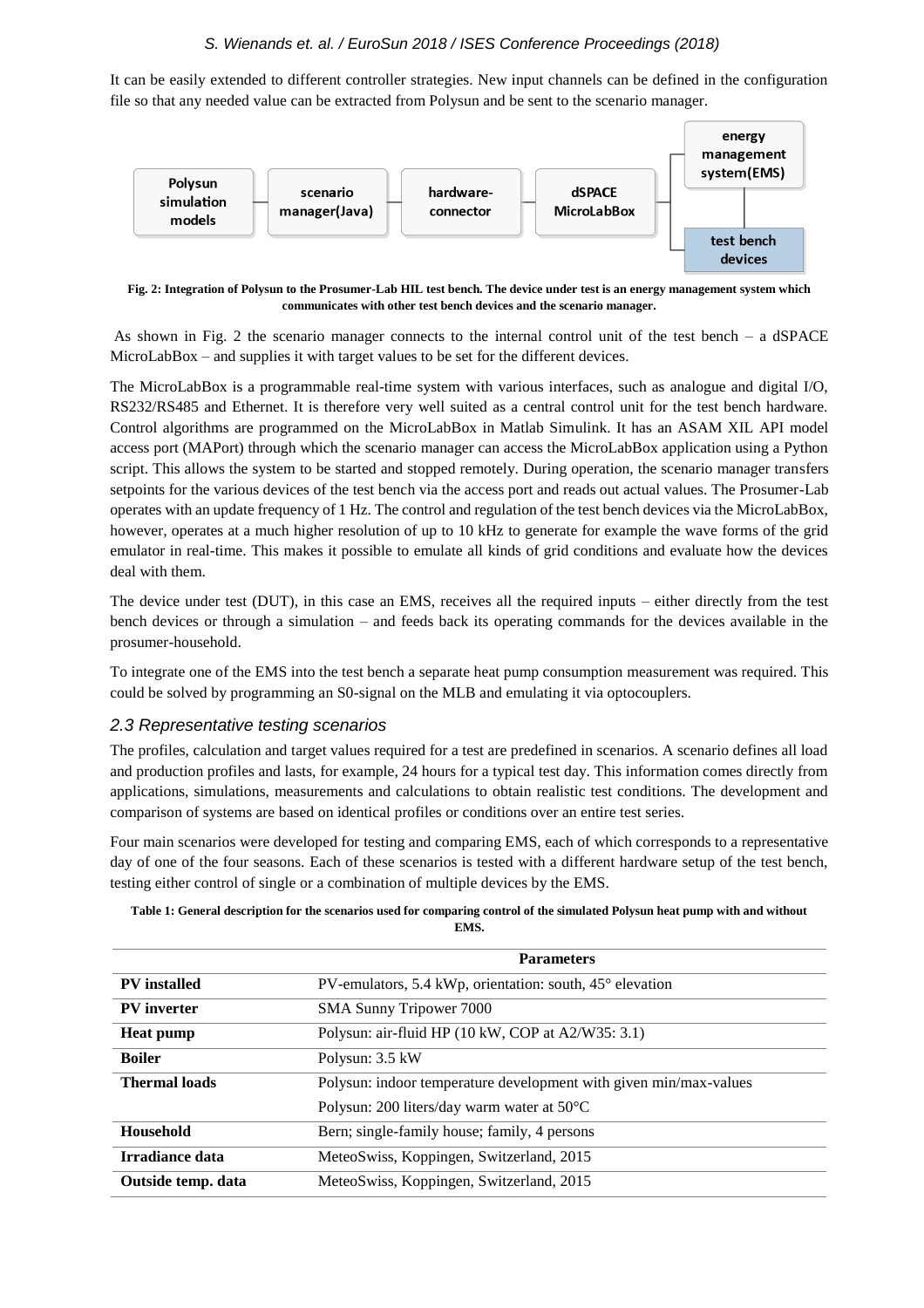Table 1 shows the general description of the main scenarios for one specific kind of household. It lists the components which will be simulated through Polysun. The irradiance data used for the PV-emulators is based on MeteoSwiss measurement data in a resolution of 10 minutes. A software called LoadProfileGenerator (Pflugradt, 2015) creates target values for emulating the consumption of the household based on behavior simulation. The target values for the PV-emulators as well as the ones extracted from the LoadProfileGenerator are read into the scenario manager via the CSV-reader.



Project PROSUMERLAB V1 - System diagram VITOCAL 200-S: with electric heater and standard HP/heater controller (Reference)

**Fig. 3: Configuration of Polysun used for in the Prosumer-Lab test bench for the main scenarios.** 

Fig. 3 shows the configuration done in Polysun which is used in the main scenarios, corresponding to the description in Table 1.

# **3. Results**

To compare the increase in own consumption of the various energy management systems, the same main test scenario with data from a typical day of the year was carried out for all EMS. A representative day was selected for each season to highlight the clear seasonal differences - for example, 20 October 2015 with the corresponding power flows, i.e. the production of the photovoltaic system and the consumption of the household (Fig. 4). This scenario can be used any number of times to test different EMS.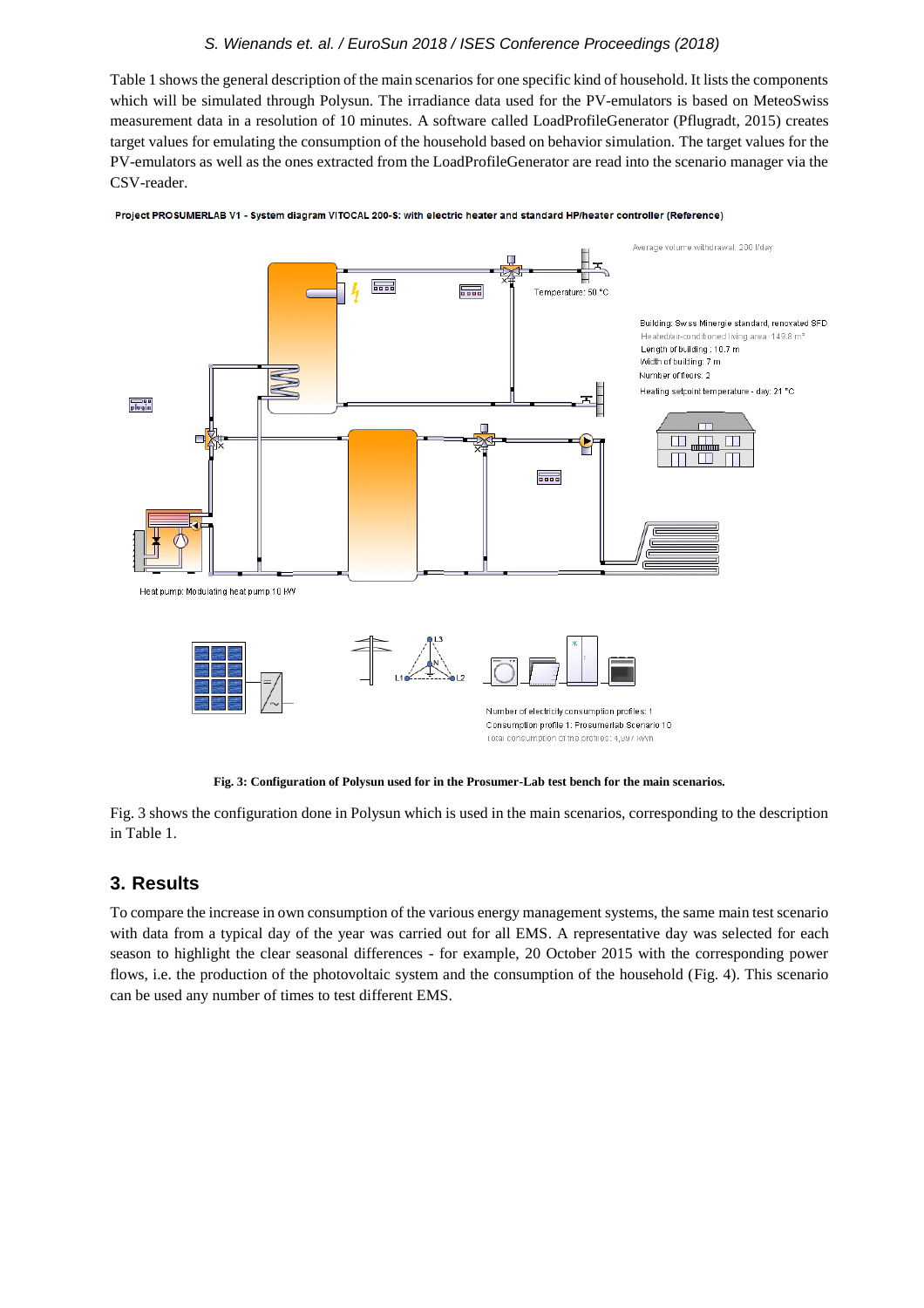

**Fig. 4: Power flows of a representative 4-person household in Switzerland on 20 October 2015, divided into production by photovoltaics and accumulated consumption.**

As a reference for quantifying the EMS performance, the scenario is run through once without an EMS connected. Subsequently, the control of the heat pump simulated in Polysun can be examined. In this test scenario no battery was used.

Fig. 5 shows the power consumption of the heat pump with different operating characteristics. The operation of the heat pump without control and with control by two different EMS is compared. The EMS tested in the Prosumer-Lab basically use rule-based controllers. Thresholds for surplus power, minimum and maximum turn on or turn off times and other parameters can be set in the configuration interfaces of the EMS.



**Fig. 5: Comparison of power consumption of the heat pump during operation without control and when controlled by two different anonymized EMS.**

Without the EMS, the main parameter influencing the switching behavior of the heat pump is the internal temperature of the water storage tank. When controlling the heat pump with an EMS, the excess power of the household due to a high production of photovoltaics as well as setting of the configuration parameters for the EMS are further factors. The control signal of the EMS can switch between a default and a raised target temperature for the DHW cylinders. Based on the actual temperature and its target value the heat pump can switch on or off. This means the EMS does not control the heat pump directly but controls it via setting the desired temperature value of the DHW cylinders.

As can be seen in Fig. 5, the energy management systems increase the use of the excess power produced during the day by photovoltaics for the operation of the heat pump. Since the temperature of the DHW cylinder cools down